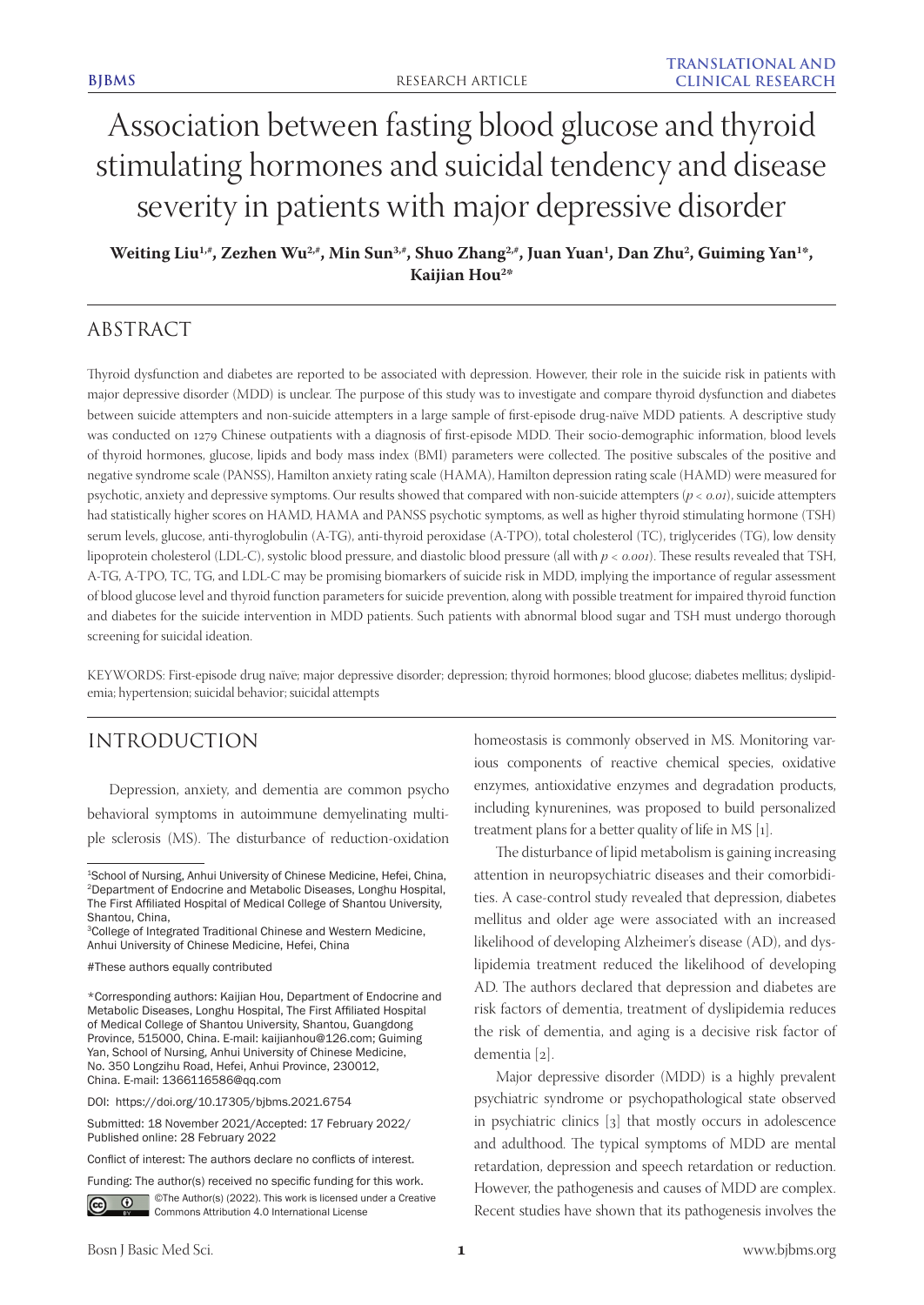imbalance of neuro-endocrine-immune network, in which the hypothalamus-pituitary-adrenal axis (HPA axis) plays a prominent role. It can interact with the nervous system and immune system to jointly affect the occurrence and development of depression [4]. If the patients are not treated reasonably in time, their mortality rate increases. Therefore, it is of great importance to study the factors related to the first-episode drug-naïve (FEDN) MDD (Figure 1).

In recent years, it has been known that diabetes, thyroid diseases and mental health diseases, including MDD, have shared etiology. Nearly, a quarter of patients with Type 2 diabetes have been diagnosed with depression, and the prevalence is much higher than that of non-diabetics [5]. At the same time, the incidence of thyroid disease is also higher in patients with MDD. Evidence suggests that abnormal thyroid function, especially hypothyroidism, is related to the severity and obvious psychopathological characteristics of depression [6]. The risk of incident diabetes mellitus was higher among subjects with depression compared with non-depressed subjects. The estimated rate of diabetes mellitus attributable to depression was 6.87% [7]. Diabetes can significantly increase the suicide probability of MDD patients [8]. Studies have shown that the dysfunction of serotoninergic (5-hydroxytryptamin [5-HT]) and hypothalamus-pituitary-adrenal cortex axis can predict the risk of suicide [9]. It affects the serum thyroid-stimulating hormone (TSH) level by regulating the growth and



FIGURE 1. Hypothalamus-pituitary-adrenal axis (HPA axis) dysfunction is one of the important biochemical changes in depression. The development of depression will lead to changes in the function of HPA axis.

maturation of certain brain regions during the brain development. The risk of suicide is significantly higher in patients with depression than that of most other diseases [8], and the risk of suicide is particularly higher in patients with MDD. Among MDD patients, if there are abnormal blood sugar and/or TSH levels, the risk of suicide attempts increases. Based on these observations, MDD patients with abnormal blood glucose and TSH levels should be required to undergo a thorough suicidal ideation screening. At present, most suicidal behaviors can only be assessed by scales, and many high-risk groups are unwilling to disclose their suicidal ideas or plans due to the fear of discrimination, forced hospitalization, or angst that their suicide plan will be hindered by others. The evaluation results are unreliable. Therefore, the combination of internal and subjective scale evaluation and external and objective biological testing can more accurately evaluate suicidal behavior. It is particularly important to establish an objective examination method for the diagnosis of MDD, especially suicide attempts.

To identify some potential risk factors for the severity of MDD patients and reduce the incidence of MDD, we tested the levels of thyroid hormones, blood glucose, blood lipids and body mass index (BMI) in 1279 Chinese patients with MDD in the first stage, then analyzed the correlation between these factors and the patient's condition.

Despite growing interest in the psychiatric implications of thyroid dysfunction and diabetes, most published studies still focus on their association. A further investigation of this association has importance for the public heathland patients. Societal and economic costs caused by depression and anxiety disorders are high [10,11] and can be lowered by an appropriate and early treatment. By quantitatively summarizing, the results concerning thyroid hormones and blood glucose level as biomarkers of MDDs, the awareness of this association will increase and appropriate thyroid, antidiabetic and antidepressant treatment can be implemented beyond psychotherapy. Furthermore, screening tests for symptoms of depression and anxiety in patients associated with thyroid dysfunction and diabetes could be implemented. The aim of the present study was to estimate the association and prevalence of thyroid dysfunction and diabetes in patients with MDD. Furthermore, we aimed at identifying potential clinical and socio-demographic characteristics of MDD patients associated with thyroid dysfunction and diabetes.

# MATERIALS AND METHODS

#### Study design and setting

This study was conducted at Endocrine Department, Longhu Hospital China during the period of August 2019-January 2020.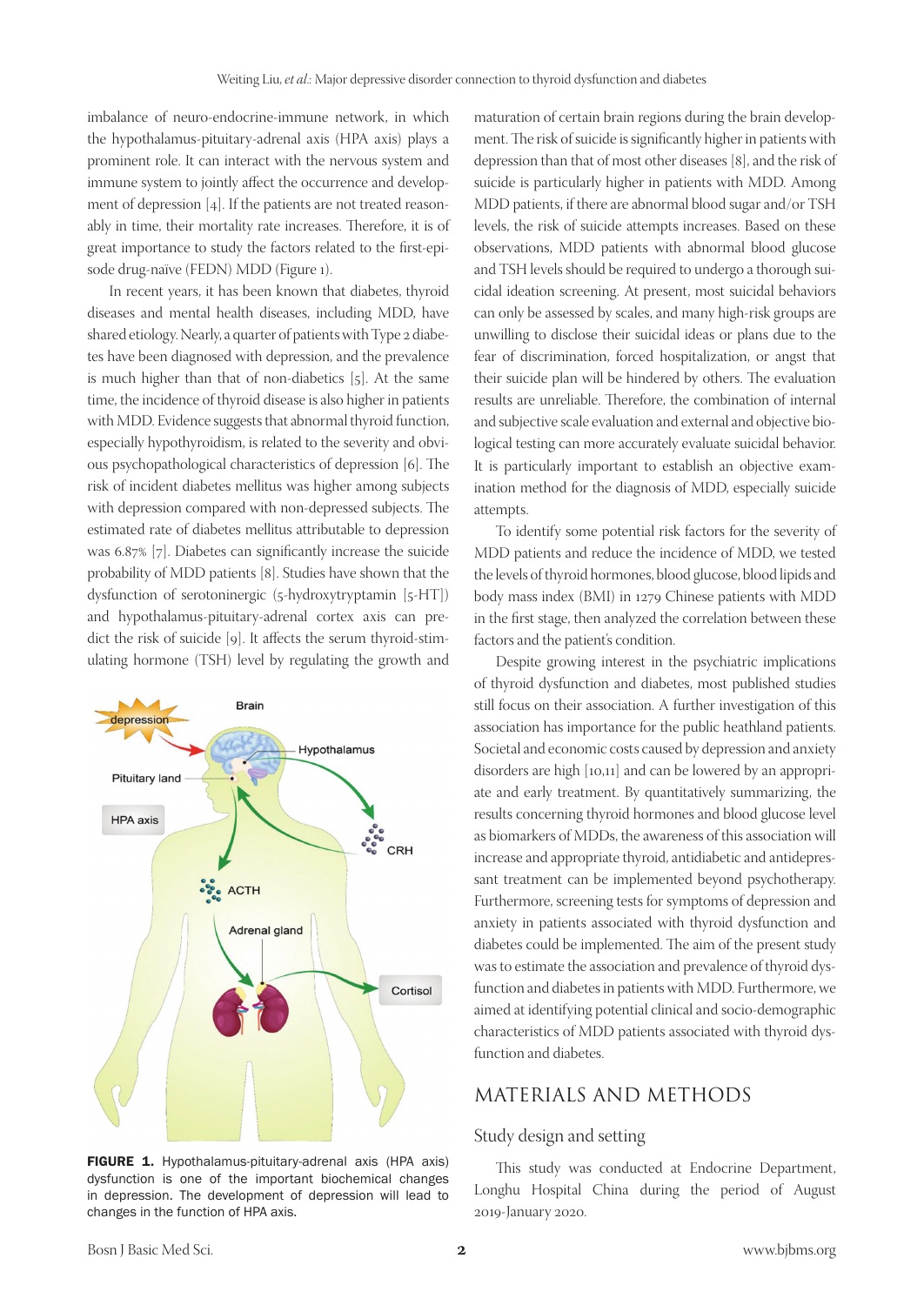#### Study subjects

The study enrolled 1279 patients from the Endocrine Department, Longhu Hospital China during the period of August 2019-January 2020 that were diagnosed with major depression disorder. Only patients who met the following criteria were included: (1) Patients meeting the diagnosis of MDD based on the Diagnostic and Statistical Manual of Mental Disorders, Fourth Edition; (2) Patients used no drugs related to thyroid metabolism within 30 days before enrollment; (3) Patients were 17-60 years old and had scored 24-41 on the Hamilton Depression Scale. Patients who met the following criteria were excluded: (1) Patients with hypomanic episode and maniacalis insultus; (2) Substance-dependent patients and other patients with mental illness; (3) Patients with severe physical illness and endocrine diseases; (4) Patients in lactation and pregnancy; (5) patients with post-traumatic stress disorder.

The patients with first-episode MDD included 440 males and 839 females, with an average age of  $35.13 \pm 10.13$  years. After hospital admission, balanced diets were provided daily for the patients, and all patients had 1 hour of physical exercise every day. This study was approved by the ethical approval number JXSQ202101. All the patients and their families were informed and signed informed consents.

#### Sample size

The sample size of the study was calculated taking reference to the previously published study, which reported 22% prevalence of thyroid disorder among depressive patients [12] using the formula:

Sample size  $(X) = Z\alpha/22$  \*p\*(1-p)/MOE2

where:

n = sample size

 $Z = 1.96$  at 95% CI.

p = prevalence of thyroid disorder among depressive [12]

 $e =$  margin of error  $(5%)$ 

#### Hypothesis

We hypothesized that patients with thyroid dysfunction and diabetes have a substantially higher risk of developing suicidal attempts and disease severity in patients with MDD.

### Clinical measurement

A general situation questionnaire was used to collect the clinical and demographic data of the subjects. The Hamilton Depression Scale (HAMD), Hamilton anxiety scale (HAMA), and positive and negative syndrome scale (PANSS) were used to evaluate the psychotic (neuro) symptoms (neuro) psychological symptoms associated with the attentional and executive disturbances [13], fatigue [14], or reduction in quality of

life [15,16] of patients. Two senior clinicians evaluated the positive and negative symptoms of the patients in the study.

# Measurement of thyroid hormone, blood glucose, blood lipid, and BMI

After admission, all patients were fasting before the morning when the peripheral blood was collected. The peripheral blood was placed in a coagulation tube for 30 minutes, and then centrifuged at 3000 rpm for 15 minutes. The serum was extracted and stored at –40°C.

The levels of TSH, anti-thyroglobulin (A-TG), anti-thyroid peroxidase (A-TPO), Free triiodothyronine, and Free thyroxine in serum samples were measured by an electrochemiluminescence immunoassay kit (Roche, Germany) according to the manufacturer's directions (Roche, Germany). At the same time, the age, sex, weight, height, blood pressure (diastolic and systolic blood pressure), BMI, blood lipid levels (total cholesterol [TC], triglycerides [TG], HDL-C, low density lipoprotein cholesterol [LDL-C]), fasting blood glucose levels, and 1 hour postprandial blood glucose levels were collected.

#### Statistical analysis

The data analysis was performed using the IBM SPSS 20.0 statistical software. The measurement data were represented by mean ± standard deviation. The t-test was used to compare the intra- and inter-group of the observation group and the control group, while the count data were detected by chisquare test. *p < 0.05* was considered statistically significant.

## RESULTS

#### The total positive score

The total positive scores (PANSS scores) of MDD patients were correlated with thyroid hormone, blood glucose, blood lipid and blood pressure, but not with age, gender, course of the disease, age of disease onset, educational background, marital status, nor BMI and FT4 (Table 1). The levels of TSH, A-TG, A-TPO, fasting blood glucose, TC, TG, LDL-C and blood pressure in MDD patients with total positive scores ≥8 points were significantly higher than those in MDD patients, with total positive scores of 7 points, while HDL-C in MDD patients with total positive scores ≥8 points was significantly lower than that in MDD patients with total positive scores of 7 points. The differences between the above results were all statistically significant  $(p < 0.05)$ .

# Association between suicidal behavior and the condition of MDD patients

As shown in Table 2, the suicidal behavior in MDD patients was correlated with age, age of disease onset, course of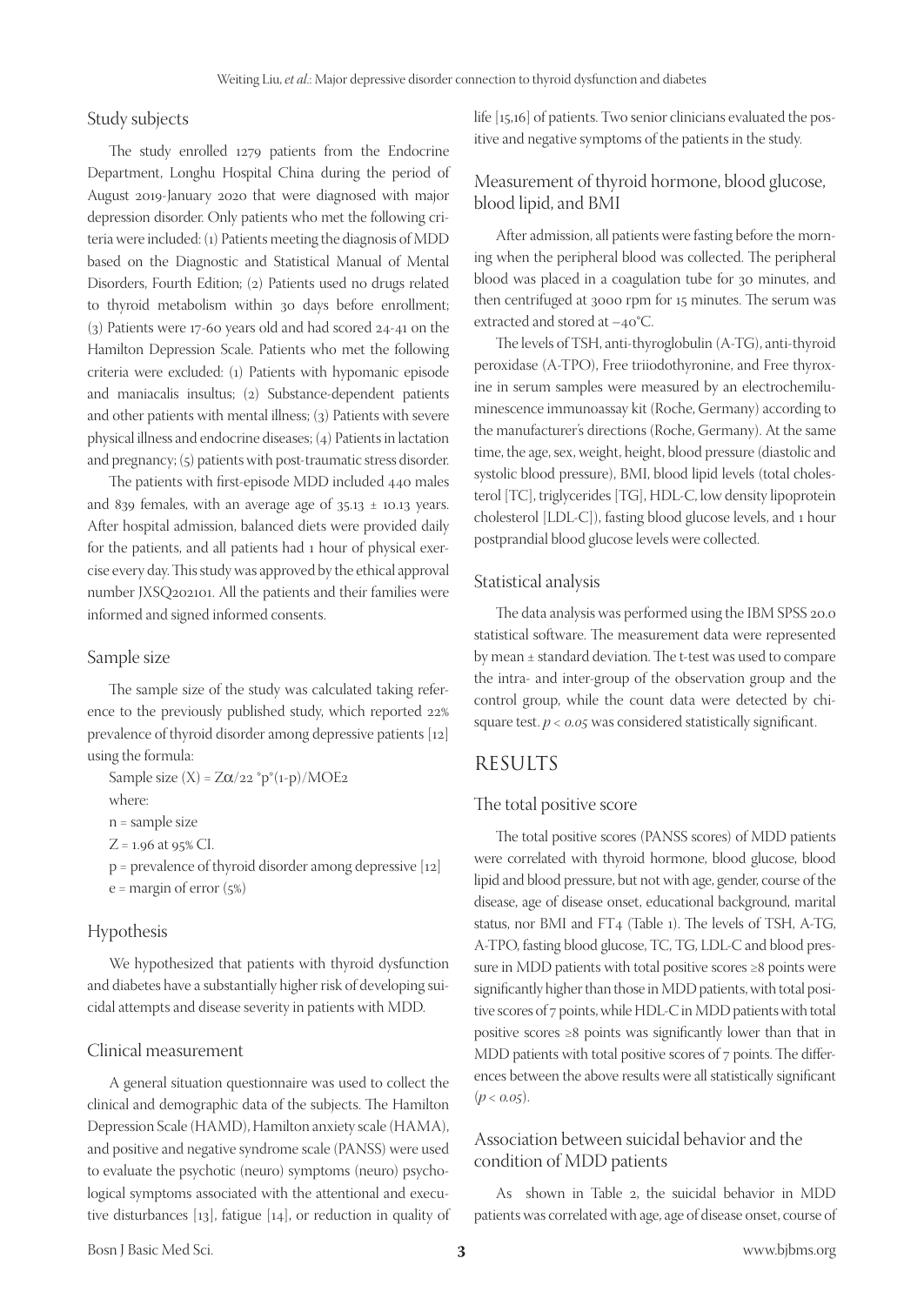the disease, education, thyroid hormones, blood glucose, blood lipids and blood pressure, but not with gender, marital status, nor BMI (*p > 0.05*). The age of patients with suicidal behavior was significantly higher than that of patients without suicidal behavior, with a significant difference (*p < 0.05*). Moreover, the MDD patients with suicidal behavior had relatively late-onset, long duration and low academic qualification, which showed a statistically significant difference (*p < 0.05*). TSH, A-TG, A-TPO, fasting blood glucose, TC, TG, LDL-C, systolic blood pressure and diastolic blood pressure were all obviously higher in MDD patients with suicidal behavior when compared with those of patients without any suicidal behavior, and the difference was statically significant (*p < 0.01*). In contrast, the HDL-C level of MDD patients with suicidal behavior was evidently lower than that of patients without suicidal behavior (*p < 0.001*). The difference was also statistically significant.

To the best of our knowledge, this study compared the thyroid function of suicide and non-suicide attempters in FEDN

TABLE 1. The relationship between total positive score and clinical characteristics

MDD for the 1<sup>st</sup> time in a large sample size. Our study shows that suicide attempts are associated with increased serum levels of TSH, TGAB and TPOAB, which suggests that these biomarkers could be used for evaluating suicide attempts in patients with MDD. In addition, we found that after controlling for demographics, anxiety, depression and psychiatric symptoms, only TPOAB remained an independent risk factor for suicide attempts and the OR value was reduced. This means that high levels of TSH and TGAB may increase the risk of suicide by exacerbating symptoms of anxiety, depression and psychosis, while TPOAB may increase the risk of suicide and exacerbate these symptoms (Table 2).

# Association between severe anxiety and the condition of MDD patients

As shown in Table 3, the presence or absence of severe anxiety in MDD patients was correlated with age, duration of

| <b>TABLE 2.</b> Analysis of variable-difference tests in patients with |  |
|------------------------------------------------------------------------|--|
| and without suicidal attempts                                          |  |

| clinical characteristics      |                      |                     |                  |            |                   |
|-------------------------------|----------------------|---------------------|------------------|------------|-------------------|
| Characteristic                | Total positive score |                     | $t/\chi$ 2 value | $p$ -value | Chara             |
|                               | $7(n=1072)$          | ≥8 (n=207)          |                  |            |                   |
| Age                           | 34.67±12.34          | 35.45±12.69         | $-1.13$          | 0.260      | Age               |
| Gender (%)                    |                      |                     | 1.72             | 0.190      | Gende             |
| Male                          | 370 (22.1)           | 70(16.9)            |                  |            | Male              |
| Female                        | 702 (45.1)           | 137(66.2)           |                  |            | Femal             |
| Course of disease<br>(months) | $6.19{\pm}4.70$      | $6.67 \pm 4.83$     | $-1.84$          | 0.067      | Cours<br>(mont    |
| Age of onset<br>(years old)   | 34.47±12.24          | $35.23 \pm 12.53$   | $-1.11$          | 0.267      | Age of<br>(years) |
| Educational<br>background (%) |                      |                     | 5.024            | 0.170      | Educa<br>backgı   |
| Middle school                 | 237(22.1)            | 35(16.9)            |                  |            | Middl             |
| High school                   | 483 (45.1)           | 103 (49.8)          |                  |            | High s            |
| College                       | 298 (27.8)           | 51 (24.6)           |                  |            | Colleg            |
| Postgraduate                  | 54 (5.0)             | 18(8.7)             |                  |            | Postgr            |
| Marriage                      |                      |                     | 0.027            | 0.868      | Marria            |
| Unmarried                     | 319 (29.8)           | 63 (30.4)           |                  |            | Unma              |
| Married                       | 753 (70.2)           | 144 (69.6)          |                  |            | Marrie            |
| Thyroid hormone               |                      |                     |                  |            | Thyroi            |
| <b>TSH</b>                    | $4.51 \pm 2.25$      | $6.75 \pm 2.70$     | $-16.97$         | < 0.001    | <b>TSH</b>        |
| A-TG                          | 72.54±201.63         | 142.40±319.00       | $-5.30$          | < 0.001    | $A-TG$            |
| A-TPO                         | $61.05 \pm 145.77$   | $105.88 \pm 205.16$ | $-4.949$         | < 0.001    | A-TPO             |
| FT3                           | $4.89 \pm 0.73$      | $4.96 \pm 0.69$     | $-1.73$          | 0.084      | FT3               |
| FT4                           | $16.65 \pm 3.08$     | $16.87 \pm 3.15$    | $-1.27$          | 0.204      | FT4               |
| Fasting blood                 | $5.33 \pm 0.62$      | $5.59 \pm 0.69$     | $-7.18$          | < 0.001    | Fasting           |
| glucose                       |                      |                     |                  |            | glucos            |
| <b>Blood</b> lipid            |                      |                     |                  |            | Blood             |
| TC                            | $5.00 \pm 1.00$      | $6.00 \pm 1.07$     | $-17.59$         | < 0.001    | TC                |
| HDL-C                         | $1.25 \pm 0.28$      | $1.13 \pm 0.30$     | 7.71             | < 0.001    | HDL-              |
| TG                            | $2.06 \pm 0.95$      | $2.50 \pm 1.03$     | $-8.13$          | < 0.001    | TG                |
| LDL-C                         | $2.87 \pm 0.81$      | $3.34 \pm 0.90$     | $-10.05$         | <0.001     | LDL-C             |
| Blood pressure                |                      |                     |                  |            | Blood             |
| Systolic blood<br>pressure    | $118.30 \pm 10.76$   | $123.02 \pm 10.63$  | $-7.90$          | < 0.001    | Systoli<br>pressu |
| Diastolic blood<br>pressure   | 75.28±6.53           | 77.96±7.00          | $-7.95$          | < 0.001    | Diasto<br>pressu  |
| BMI                           | 24.32±1.94           | 24.49±1.89          | $-1.57$          | 0.117      | BMI               |

|                               |                       | Suicidal attempts |                  |                 |
|-------------------------------|-----------------------|-------------------|------------------|-----------------|
| Characteristic                | Without<br>$(n=1164)$ | With $(n=115)$    | $t/\chi$ 2 value | <i>p</i> -value |
| Age                           | 34.55±12.43           | $36.12 \pm 12.35$ | $-2.10$          | 0.036           |
| Gender (%)                    |                       |                   | 0.66             | 0.416           |
| Male                          | 400 (34.4)            | 40 (34.8)         |                  |                 |
| Female                        | 764 (65.6)            | 75 (65.2)         |                  |                 |
| Course of disease<br>(months) | $6.15 \pm 4.68$       | $6.95 \pm 4.89$   | $-2.83$          | 0.005           |
| Age of onset<br>(years old)   | 34.35±12.31           | 35.89±12.26       | $-2.08$          | 0.038           |
| Educational<br>background (%) |                       |                   | 8.09             | 0.044           |
| Middle school                 | 246 (21.1)            | 26(22.6)          |                  |                 |
| High school                   | 533 (45.8)            | 53 (46.1)         |                  |                 |
| College                       | 322 (27.7)            | 27 (23.5)         |                  |                 |
| Postgraduate                  | 63(5.4)               | 9(7.8)            |                  |                 |
| Marriage                      |                       |                   | 0.651            | 0.420           |
| Unmarried                     | 351 (30.2)            | 31(27.0)          |                  |                 |
| Married                       | 813 (69.8)            | 84 (73.0)         |                  |                 |
| Thyroid hormone               |                       |                   |                  |                 |
| <b>TSH</b>                    | $4.65 \pm 2.29$       | $6.71 \pm 2.90$   | $-14.12$         | < 0.001         |
| a-tg                          | 75.26±217.54          | 148.58±300.59     | $-5.15$          | < 0.001         |
| A-TPO                         | 52.90±127.20          | 149.08±248.55     | $-10.04$         | < 0.001         |
| FT3                           | $4.90 \pm 0.72$       | $4.91 \pm 0.73$   | $-0.27$          | 0.790           |
| FT4                           | $16.71 \pm 3.09$      | $16.68 \pm 3.13$  | 0.18             | 0.858           |
| Fasting blood<br>glucose      | $5.35 \pm 0.61$       | $5.59 \pm 0.74$   | $-6.16$          | < 0.001         |
| <b>Blood</b> lipid            |                       |                   |                  |                 |
| TC                            | $5.12 \pm 1.07$       | $5.77 \pm 1.11$   | $-10.19$         | < 0.001         |
| HDL-C                         | $1.24 \pm 0.28$       | $1.14 \pm 0.29$   | 6.05             | < 0.001         |
| TG                            | $2.14 \pm 0.98$       | $2.29 \pm 1.01$   | $-2.68$          | 0.008           |
| LDL-C                         | $2.93 \pm 0.84$       | $3.21 \pm 0.90$   | $-5.51$          | < 0.001         |
| <b>Blood</b> pressure         |                       |                   |                  |                 |
| Systolic blood<br>pressure    | 118.24±10.27          | 124.40±11.97      | $-9.63$          | < 0.001         |
| Diastolic blood<br>pressure   | 75.29±6.31            | 78.56±7.69        | $-8.23$          | < 0.001         |
| BMI                           | $24.38 \pm 1.81$      | $24.32 \pm 2.33$  | 0.49             | 0.622           |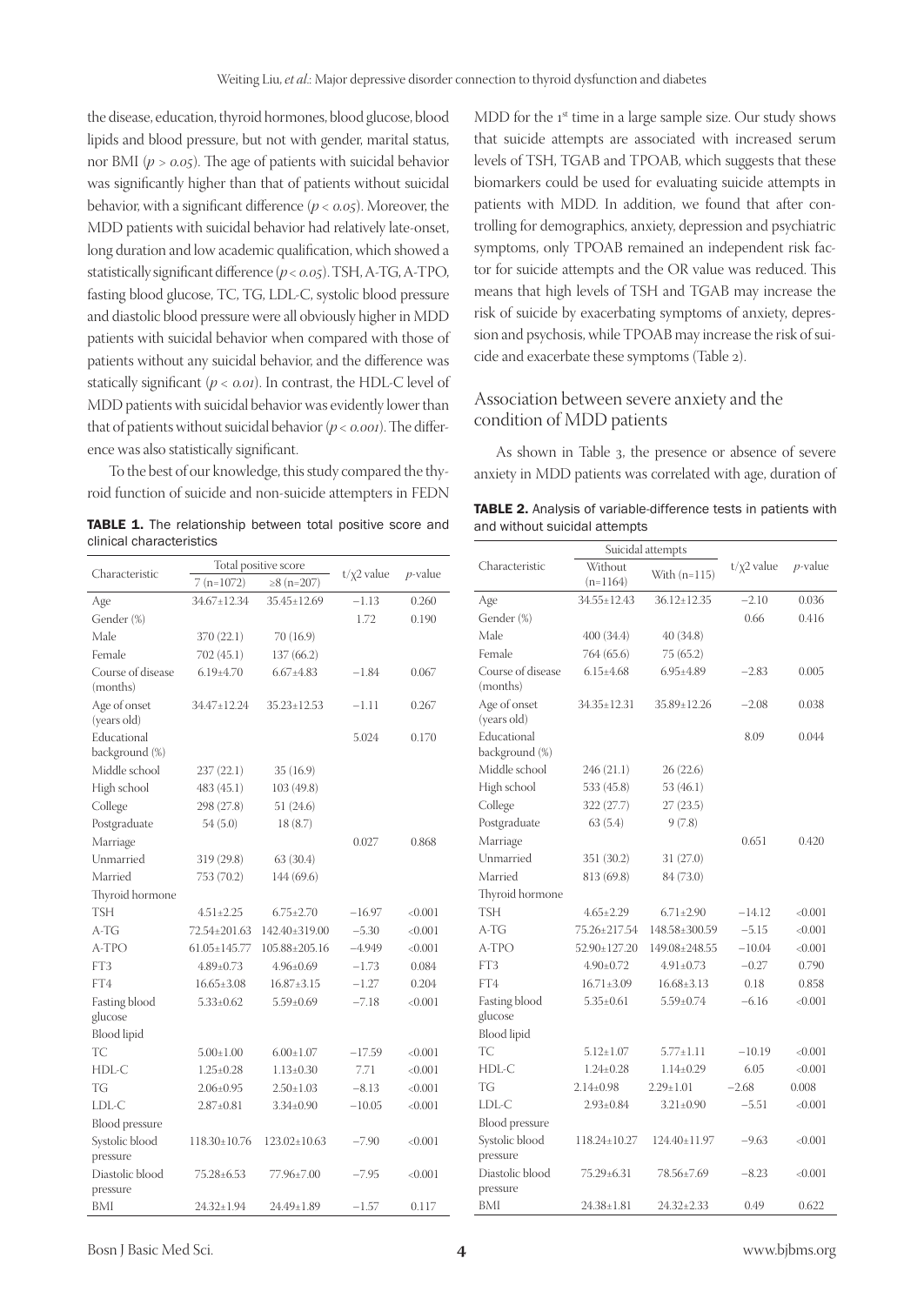disease, age of onset, marital status, thyroid hormone, blood glucose, blood lipids, blood pressure and BMI, but not with gender, and there was no statistically significant difference found for any of these indices. In addition, the age of MDD patients with severe anxiety symptoms was significantly higher than that of patients without severe anxiety symptoms, and the difference was statistically significant (*p < 0.05*). MDD patients with severe anxiety symptoms were characterized by the late-onset, longer duration and lower education  $(p < 0.05)$ . Married depressed patients had a higher tendency for severe anxiety than unmarried MDD patients (*p < 0.05*). Furthermore, the TSH, A-TG, A-TPO, fasting blood glucose, TC, TG, LDL-C, systolic blood pressure, diastolic blood pressure, and BMI were all dramatically higher in patients with severe anxiety symptoms than in patients without severe anxiety (*p < 0.05*). HDL-C was significantly lower in patients with severe anxiety than those without severe anxiety (*p < 0.001*).

TABLE 3. Analysis of variable-difference tests in patients with and without severe anxiety

|                               | Severe anxiety        |                    |                     |            |
|-------------------------------|-----------------------|--------------------|---------------------|------------|
| Characteristic                | Without<br>$(n=1196)$ | With $(n=83)$      | $t/\chi 2$<br>value | $p$ -value |
| Age                           | 34.61±12.40           | 36.76±12.53        | $-2.32$             | 0.020      |
| Gender (%)                    |                       |                    | 2.38                | 0.123      |
| Male                          | 416 (34.8)            | 24 (28.9)          |                     |            |
| Female                        | 780 (65.2)            | 59 (71.1)          |                     |            |
| Course of disease<br>(months) | $6.17{\pm}4.69$       | 7.36±4.90          | $-3.39$             | 0.001      |
| Age of onset<br>(years old)   | 34.41±12.29           | $36.50 \pm 12.38$  | $-2.28$             | 0.023      |
| Educational<br>background (%) |                       |                    | 10.23               | 0.017      |
| Middle school                 | 255(21.3)             | 17(20.5)           |                     |            |
| High school                   | 549 (45.9)            | 37 (44.6)          |                     |            |
| College                       | 326 (27.3)            | 23 (27.7)          |                     |            |
| Postgraduate                  | 66(5.5)               | 6(7.2)             |                     |            |
| Marriage                      |                       |                    | 4.276               | 0.039      |
| Unmarried                     | 355 (29.7)            | 27(32.5)           |                     |            |
| Married                       | 841 (70.3)            | 56 (67.5)          |                     |            |
| Thyroid hormone               |                       |                    |                     |            |
| TSH                           | $4.75 \pm 2.38$       | $7.40 \pm 2.62$    | $-14.72$            | < 0.001    |
| A-TG                          | 80.65±222.54          | 159.62±325.37      | $-4.47$             | < 0.001    |
| A-TPO                         | $63.55 \pm 143.99$    | 136.96±259.89      | $-6.07$             | < 0.001    |
| FT3                           | $4.90 + 0.72$         | $4.93 \pm 0.72$    | $-0.56$             | 0.577      |
| FT4                           | $16.66 \pm 3.11$      | $17.04 \pm 3.00$   | $-1.65$             | 0.100      |
| Fasting blood                 | $5.36 \pm 0.63$       | $5.64 \pm 0.74$    | $-5.79$             | < 0.001    |
| glucose                       |                       |                    |                     |            |
| <b>Blood</b> lipid            |                       |                    |                     |            |
| TC                            | $5.18 \pm 1.09$       | $5.76 \pm 1.06$    | $-7.15$             | < 0.001    |
| HDL-C                         | $1.23 \pm 0.29$       | $1.14 \pm 0.30$    | 4.47                | < 0.001    |
| TG                            | $2.15 \pm 0.98$       | $2.33 \pm 1.00$    | $-2.44$             | 0.015      |
| LDL-C                         | $2.95 \pm 0.86$       | $3.26 \pm 0.83$    | $-4.83$             | < 0.001    |
| <b>Blood</b> pressure         |                       |                    |                     |            |
| Systolic blood                | 118.76±10.76          | $124.88 \pm 10.59$ | $-7.65$             | < 0.001    |
| pressure                      |                       |                    |                     |            |
| Diastolic blood               | 75.58±6.57            | 78.70±7.35         | $-6.27$             | < 0.001    |
| pressure                      |                       |                    |                     |            |
| BMI                           | $24.32 \pm 1.92$      | $24.70 \pm 1.93$   | $-2.67$             | 0.008      |

# Association of psychotic symptoms in MDD patients

The presence of psychotic symptoms in MDD patients was related to age, age of onset, thyroid hormone, blood glucose, blood lipid, blood pressure and BMI, but not to gender, course of the disease and marital status. MDD patients with psychiatric symptoms were older than those without psychiatric symptoms (*p<0.05*). MDD patients with psychiatric symptoms had the characteristics of later onset age and lower education level than those without psychiatric symptoms ( $p<sub>0.05</sub>$ ). There was no significant difference in severe anxiety between Married and Unmarried MDD patients. The TSH, A-TG, A-TPO, fasting blood glucose, TC, TG, LDL-C ( $p<sub>0.05</sub>$ ), systolic blood pressure, diastolic blood pressure, and BMI of depressive patients with psychiatric symptoms were significantly higher than in those without psychiatric symptoms ( $p<sub>0.05</sub>$ ). However, the HDL-C of depressive patients with psychiatric symptoms was significantly lower than in those without psychiatric symptoms (*p=0.001*), as shown in Table 4.

# DISCUSSION

MDD is a common mental illness that has been predicted to be the main cause of disability in the world [17]. In general, the HAMD and HAMA scores can reflect the severity of MDD and predict the occurrence of suicide attempts in patients [18]. The positive subscale of PANSS can be used to evaluate the mental symptoms of patients with major depression [19], and compare them with depressed patients without severe mental disorders. Patients with severe mental disorders usually have suicide attempts [20]. The results here show that the depressive symptoms, severe anxiety, PANSS total score and suicidal behavior of the first-episode MDD patients in China are related to thyroid hormones, blood sugar, blood lipids levels, as well as blood pressure, indicating that metabolic disorders of sugar, lipids and thyroid hormones are closely related to the development of major depression.

The serum levels of thyroid hormones are closely related to the occurrence and development of mental illness [21]. Experiments showed that the dysfunction of the dorsal nucleus and nucleus lifts by the transverse pine habenula dysfunction reduces the regulation of serotonin levels. Reduced thyroid hormone levels promote depression symptoms in MDD rats [21]. Patients with depression may have various thyroid abnormalities, including excessive or insufficient thyroid hormone levels [22]. Consistently, the results of Ittlermann et al. [23] and others indicate that the abnormal levels of thyroid hormones in patients with MDD and anxiety are associated, which is related to the existence of depression and anxiety, while thyroid peroxidase antibodies are associated with characteristic signs of depression [24].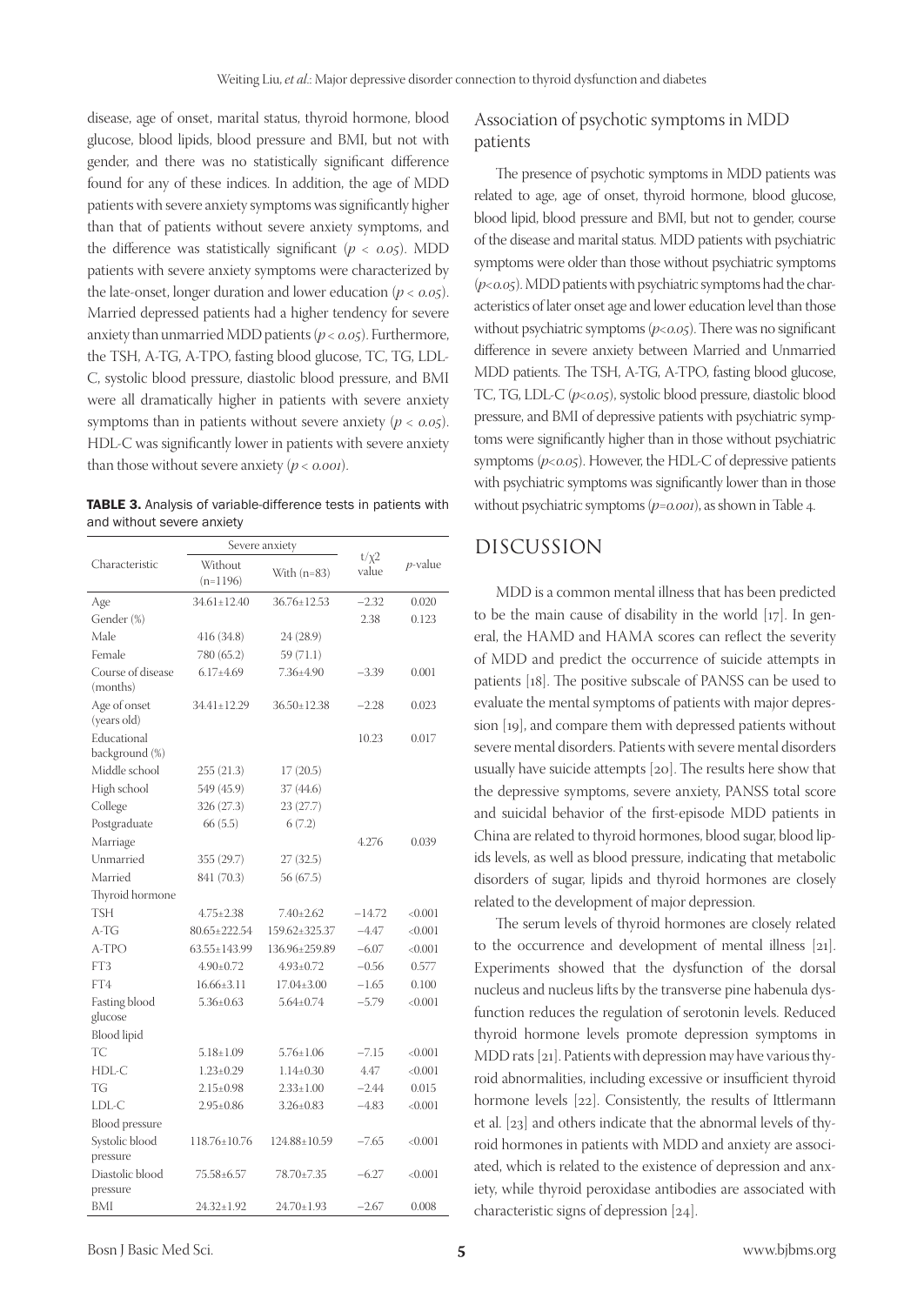| Psychiatric symptoms          |                    |                   |                  |         |
|-------------------------------|--------------------|-------------------|------------------|---------|
| Characteristic                | Without            | With              | $t/\chi$ 2 value | P value |
|                               | $(n=1212)$         | $(n=67)$          |                  |         |
| Age                           | 34.66±12.28        | 36.77±13.59       | $-2.11$          | 0.035   |
| Gender (%)                    |                    |                   | 3.83             | 0.050   |
| Male                          | 420 (34.7)         | 20(29.9)          |                  |         |
| Female                        | 792 (65.3)         | 47(70.1)          |                  |         |
| Course of disease<br>(months) | $6.27 \pm 4.76$    | $6.68{\pm}4.51$   | $-1.07$          | 0.285   |
| Age of onset<br>(years old)   | 34.45±12.17        | $36.57 \pm 13.46$ | $-2.14$          | 0.032   |
| Educational<br>background (%) |                    |                   | 11.91            | 0.008   |
| Middle school                 | 260(21.5)          | 12 (17.9)         |                  |         |
| High school                   | 554 (45.7)         | 32 (47.8)         |                  |         |
| College                       | 330 (27.2)         | 19 (28.3)         |                  |         |
| Postgraduate                  | 68 (5.6)           | 4(6.0)            |                  |         |
| Marriage                      |                    |                   | 0.029            | 0.864   |
| Unmarried                     | 356 (29.4)         | 26(38.8)          |                  |         |
| Married                       | 856 (70.6)         | 41(61.2)          |                  |         |
| Thyroid hormone               |                    |                   |                  |         |
| <b>TSH</b>                    | $4.80 \pm 2.35$    | $7.55 \pm 3.01$   | $-14.09$         | < 0.001 |
| A-TG                          | 79.83±215.76       | 182.28±375.40     | $-5.38$          | < 0.001 |
| A-TPO                         | $64.42 \pm 145.80$ | 143.24±268.22     | $-6.03$          | < 0.001 |
| FT3                           | $4.90 \pm 0.73$    | $4.89 \pm 0.67$   | $-0.20$          | 0.841   |
| FT4                           | $16.70 \pm 3.12$   | $16.72 \pm 2.92$  | $-0.09$          | 0.929   |
| Fasting blood                 | $5.37 \pm 0.63$    | $5.69 \pm 0.75$   | $-6.27$          | < 0.001 |
| glucose                       |                    |                   |                  |         |
| <b>Blood</b> lipid            |                    |                   |                  |         |
| TC                            | $5.19 \pm 1.09$    | $5.75 \pm 1.16$   | $-6.33$          | < 0.001 |
| HDL-C                         | $1.23 \pm 0.29$    | $1.15 \pm 0.28$   | 3.31             | 0.001   |
| TG                            | $2.14 + 0.98$      | $2.45+0.97$       | $-4.00$          | < 0.001 |
| LDL-C                         | $2.96 \pm 0.86$    | $3.22 \pm 0.85$   | $-3.79$          | < 0.001 |
| Blood pressure                |                    |                   |                  |         |
| Systolic blood<br>pressure    | 118.89±10.73       | 124.85±11.12      | $-6.87$          | < 0.001 |
| Diastolic blood<br>pressure   | 75.63±6.56         | 78.85±7.61        | -5.99            | <0.001  |
| BMI                           | 24.33±1.93         | 24.66±1.90        | $-2.08$          | 0.037   |

TABLE 4. Analysis of variable-difference tests in patients with and without psychiatric symptoms

When patients with depression are in a state of depression for a long time, the body's 5-HT, acetylcholine, norepinephrine and other hormone concentrations decrease. At this time, thyroid hormones play a compensatory role to prevent the further development of depression. However, in a long-term depression, especially for patients with major depression, the thyroid gland might lose its compensation and hypothyroidism will result. TSH is significantly associated with psychotic symptoms, anxiety and depression. TSH may increase the risk of suicide by aggravating anxiety, depression, and psychotic symptoms [24].

This study found that MDD patients with hypothyroidism are more anxious and depressed than MDD patients with euthyroidism, and even have suicidal behaviors. TSH values are significantly higher, indicating that TSH may be a promising biomarker for evaluating suicide attempts in MDD patients.

In fact, lipid metabolism disorders can also be risk factors for the development of MDD. Our results show that the total positive score of TG and LDL-C levels ≥8 points in MDD patients is significantly higher than that of MDD patients, and the total positive score is <7 points. In agreement with our research results, some previous studies have shown that low-density lipoprotein-C levels can significantly affect the incidence of MDD in postmenopausal women [25]. In addition, Hidese et al. [26] revealed a positive correlation between the condition of MDD patients and blood lipid levels in a Japanese population study.

Interestingly, we found that the suicidal behavior of Chinese patients with MDD in the first phase of this study is related to blood lipid levels. A possible mechanism can be postulated. The decrease in serum cholesterol levels may lead to a decrease in brain cell membrane cholesterol, thereby reducing the microviscosity of brain cell membrane lipids. This may result in the exposure of the serotonin receptor protein to the membrane surface, due to the reduction of serotonin reabsorption in the blood. Subsequently, the surface location of the serotonin receptor affects the entry of serotonin into human brain cells. Here, the combination of the effect of serotonin on impulse control in the brain and the reduction of blood cholesterol levels may lead to suicide and violent behavior in susceptible people [27].

In this study, the total positive score (PANSS score), suicidal behavior, severe anxiety and psychiatric symptoms of Chinese patients with MDD in the first stage were positively associated with blood glucose levels, and glucose metabolism disorders are believed to accelerate the development of MDD. According to the reports, the relative risk of diabetes in patients with depression is 1.2-2.6 times that of patients with non-depression [28]. MDD patients may have varying degrees of abnormal glucose metabolism, including elevated fasting blood glucose, insulin and glucagon levels [29]. This study further found that compared with MDD patients without suicidal behavior, MDD patients with suicidal behavior had higher fasting blood glucose levels. In MDD patients, a significant correlation was found between suicidal behavior and fasting blood glucose levels  $(p < 0.001)$ , where symptoms of depression and anxiety may increase the risk of suicide by raising blood sugar levels. Depression is related to poor blood sugar control [30] and high HbA1c [31]. The incidence of MDD in Type 2 diabetes patients is significantly higher than that in the gender and age-matched population, and it is closely correlated with the increase of age at diagnosis [32]. Anxiety and depression will increase the risk of diabetes [33]. The correlation between blood sugar levels and depression symptoms is related to metabolic factors, signaling pathways, genetic factors and many other factors. The loss of serotonin activity in the brain of diabetic patients is related to depression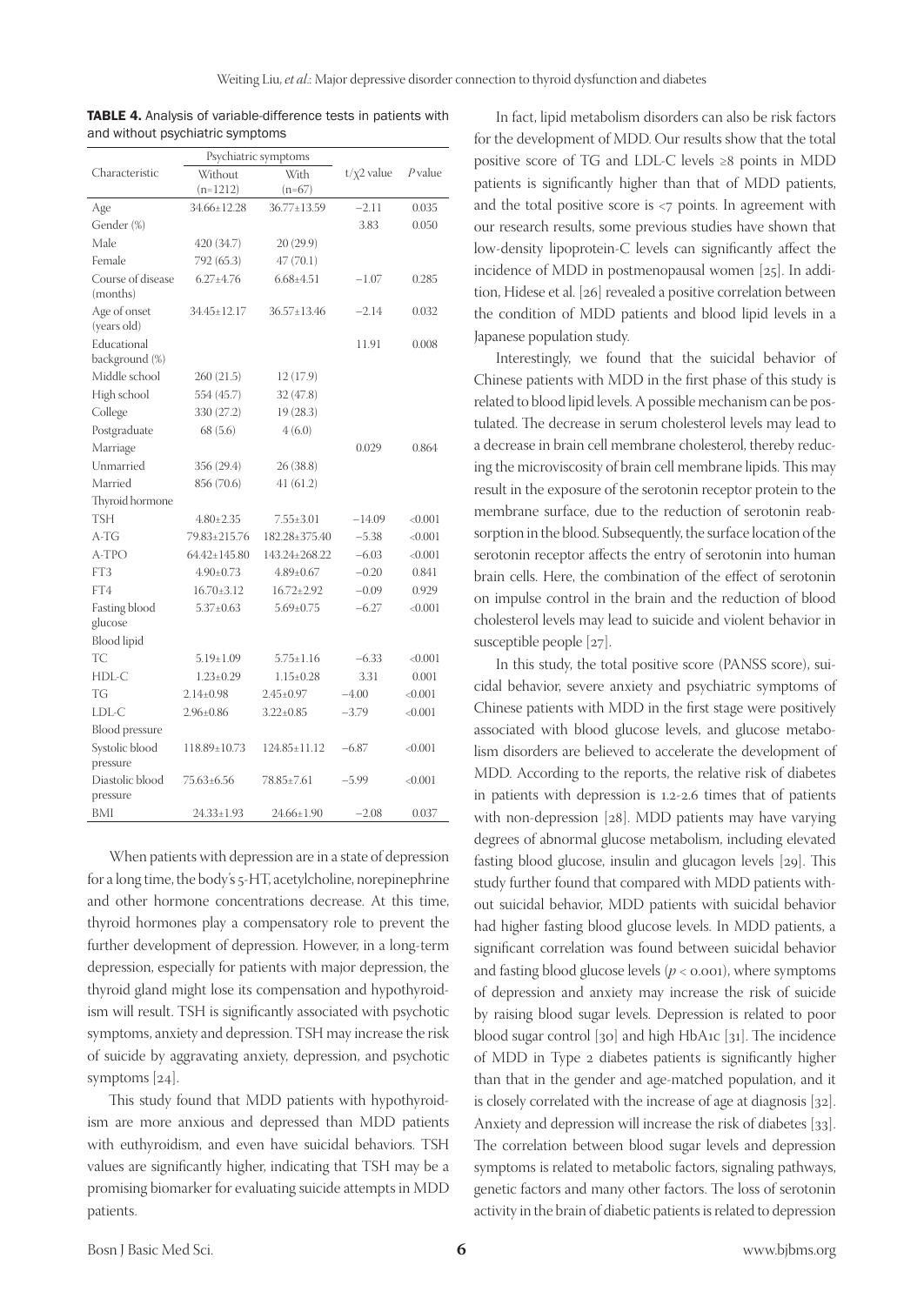behavior. Serotonin receptor antagonists have the effect of promoting serotonin response. Therefore, understanding the role of the serotonin pathway in MDD may provide treatment options in the future, and the development of new clinical antidepressants will pave the way [34,35].

Our analysis of suicidal behavior showed that the TSH, fasting blood glucose and TC serum levels of suicidal MDD patients were higher than those of MDD patients without suicidal behavior, which was statistically significant. We believe that fasting blood glucose and TSH can also be used to assess the severity of illness in MDD patients and as biomarkers for suicide attempts. The study by Koponen et al. [36] also observed that patients who had suicidal ideation or had attempted suicide had higher blood glucose levels in OGTT (Oral glucose tolerance test), which is a glucose load test to understand the function of pancreatic β-cells and the body's ability to regulate blood sugar. It is a diagnostic test for diagnosing diabetes at baseline and 2 hour sampling.

Studies have shown that compared with MDD patients without anxiety symptoms, MDD patients with anxiety symptoms have a significantly higher incidence of suicide attempts and psychiatric symptoms [18], which is also more consistent with our research results. Other studies have shown [37] that mental disorders including MDD may change the composition of the intestinal flora. In the past 10 years, the field of the intestinal flora of MDD patients has attracted much attention. In observational studies, compared with non-depressed controls, MDD patients had significantly reduced intestinal flora at the level of family and genus. In the intervention study using probiotics, compared with the control group, the symptoms of depression were significantly improved. Some neurotransmitters produced by the gut microbiota, such as GABA and serotonin, may also be related to the risk of neuropsychiatric diseases, indicating that they play an important role in microbial-host interactions in brain function and behavior. On the other hand, mental disorders including AD and MDD may change the composition of the intestinal flora [37]. The changes in the intestinal flora and the impact of these changes on MDD patients and suicidal behaviors remain to be explored further.

The limitations of our research include the following: First, this research is a cross-sectional study, which focuses on the investigation of the cause of the disease, and it is temporarily unable to draw a causal relationship; second, this study did not set up a control group of healthy people, nor did it consider the influence of factors such as environment, income, stress and others on suicidal behavior; Third, this study does not consider undiscovered comorbid factors that promote suicidal behavior in MDD patients, thus ignoring other factors that trigger suicidal behavior in MDD patients.

# CONCLUSION

In summary, this study shows that factors such as thyroid hormones, blood sugar, blood lipids, and BMI index can aggravate MDD and suicidal behavior. We found that MDD patients with suicidal behaviors had higher TSH and fasting blood glucose levels than MDD patients without suicidal behaviors, and the difference was statistically significant. Therefore, we believe that patients with MDD may need to monitor their thyroid function and blood sugar levels regularly after diagnosis, to detect potential thyroid and blood sugar abnormalities in time, to prevent the risk of suicidal behavior. In addition, TSH and fasting blood glucose levels could be used as screening indices for major depression, to assess the tendency of suicidal behavior and to help patients with depression get timely treatment.

# REFERENCES

- [1] Tanaka M, Vecsei L. Monitoring the redox status in multiple sclerosis. Biomedicines 2020;8(10):406.
	- https://doi.org/10.3390/biomedicines8100406
- [2] Canton-Habas V, Rich-Ruiz M, Romero-Saldana M, Carrera-Gonzalez MD. Depression as a risk factor for dementia and Alzheimer's disease. Biomedicines 2020;8(11):457. https://doi.org/10.3390/biomedicines8110457
- [3] Gaspersz R, Nawijn L, Lamers F, Penninx B. Patients with anxious depression: Overview of prevalence, pathophysiology and impact on course and treatment outcome. Curr Opin Psychiatry 2018;31(1):17-25.
	- https://doi.org/10.1097/YCO.0000000000000376
- [4] Postal M, Appenzeller S. The importance of cytokines and autoantibodies in depression. Autoimmun Rev 2015;14(1):30-5. https://doi.org/10.1016/j.autrev.2014.09.001
- [5] Deischinger C, Dervic E, Leutner M, Kosi-Trebotic L, Klimek P, Kautzky A, et al. Diabetes mellitus is associated with a higher risk for major depressive disorder in women than in men. BMJ Open Diabetes Res Care 2020;8(1):e001430. https://doi.org/10.1136/bmjdrc-2020-001430
- [6] Chesney E, Goodwin GM, Fazel S. Risks of all-cause and suicide mortality in mental disorders: A meta-review. World Psychiatry 2014;13(2):153-60.
- https://doi.org/10.1002/wps.20128
- [7] Campayo A, de Jonge P, Roy JF, Saz P, de la Camara C, Quintanilla MA, et al. Depressive disorder and incident diabetes mellitus: The effect of characteristics of depression. Am J Psychiatry 2010;167(5):580-8.

https://doi.org/10.1176/appi.ajp.2009.09010038

- [8] Fugger G, Dold M, Bartova L, Kautzky A, Souery D, Mendlewicz J, et al. Major depression and comorbid diabetes-findings from the european group for the study of resistant depression. Prog Neuropsychopharmacol Biol Psychiatry 2019;94:109638. https://doi.org/10.1016/j.pnpbp.2019.109638
- [9] Mann JJ, Currier D. A review of prospective studies of biologic predictors of suicidal behavior in mood disorders. Arch Suicide Res 2007;11(1):3-16.

https://doi.org/10.1080/13811110600993124

[10] Kessler RC. The costs of depression. Psychiatr Clin North Am 2012;35(1):1-14.

https://doi.org/10.1016/j.psc.2011.11.005

- [11] Lepine JP. The epidemiology of anxiety disorders: Prevalence and societal costs. J Clin Psychiatry 2002;63 Suppl 14:4-8.
- [12] Cunha LR, Castro MC, Duarte GS, Nascimento GC, Rocha GA,